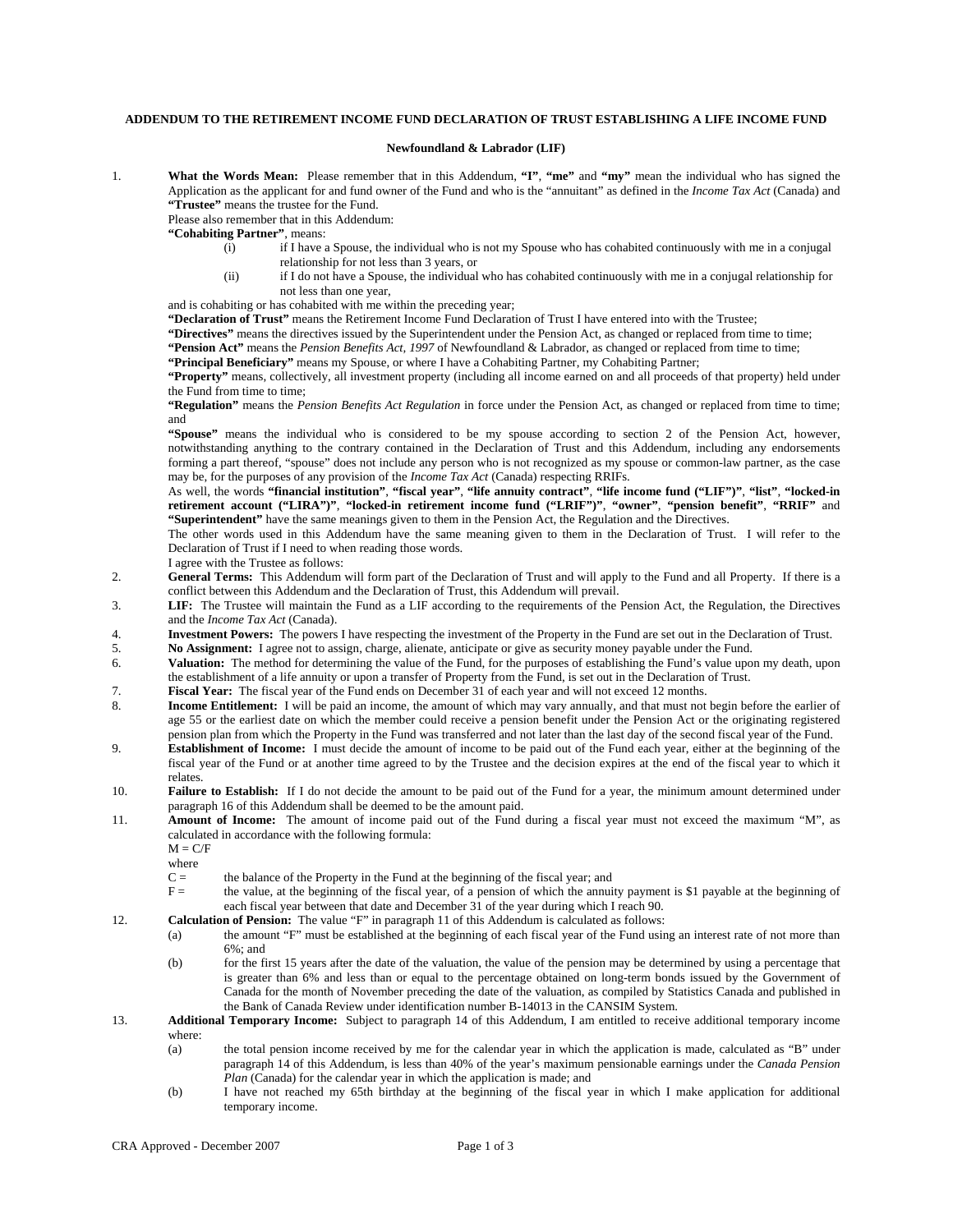14. **Maximum Temporary Income:** The amount of the additional temporary income paid out of the Fund in a fiscal year must not exceed the maximum in the following formula:

Maximum Temporary Income  $= A - B$ 

where

- A = 40% of the year's maximum pensionable earnings under the *Canada Pension Plan* (Canada) for the calendar year in which the application is made; and
- B = the total pension income received by me for the calendar year in which the application is made from all LIFs, LRIFs, life annuities and registered pension plans governed by Newfoundland and Labrador pension benefits legislation or established by or governed by an Act of Canada or a province, except income from a pension under the *Canada Pension Plan* (Canada).
- 15. **Applications:** An application for additional temporary income under paragraph 13 of this Addendum shall be:
	- (a) on a form approved by the Superintendent;
	- (b) where I am a former member of a registered pension plan, accompanied by the written consent of my Principal Beneficiary; and
	- (c) submitted to the Trustee at the beginning of the fiscal year of the Fund, unless otherwise permitted by the Trustee.
- 16. **Minimum Income:** The amount of income paid out the Fund during a fiscal year must not be less than the minimum amount prescribed for RRIFs under the *Income Tax Act* (Canada), and where the maximum amount is less than the minimum amount required by the *Income Tax Act* (Canada), the minimum amount will prevail.
- 17. **First Fiscal Year:** For the initial fiscal year of the Fund, the limit "M" and the "Maximum Temporary Income" in paragraphs 11 and 14 of this Addendum, respectively, will be adjusted in proportion to the number of months in that fiscal year divided by 12, with any part of an incomplete month counting as one month.
- 18. **Transfers from Other LIFs or LRIFs:** If part of the Fund purchased at the beginning of a fiscal year corresponds to sums transferred directly or indirectly during the same year from another LIF or LRIF of mine, the limit "M" and the "Maximum Temporary Income" in paragraphs 11 and 14 of this Addendum, respectively, will be equal to zero, except to the extent that the *Income Tax Act* (Canada) requires the payment of a higher amount.
- 19. **Shortened Life Expectancy:** I may withdraw Property from the Fund as a lump sum or series of payments if a medical practitioner certifies that due to mental or physical disability my life expectancy is likely to be shortened considerably, but where I am a former member of a registered pension plan, such payment may only be made if my Principal Beneficiary has waived the joint and survivor pension entitlement in a form and manner provided by the Superintendent.
- 20. **Small Pensions:** I am entitled to withdraw a lump sum payment equal to the value of the Property in the Fund on application to the Trustee if, at the time I sign the application:
	- (a) I have reached the earlier of age 55 or the earliest date on which I would have been entitled to receive a pension benefit under the registered pension plan from which the Property in the Fund was transferred; and
	- (b) the value of all assets in all LIFs, LRIFs and LIRAs owned by me and governed by Newfoundland and Labrador pension benefits legislation is less than 40% of the year's maximum pensionable earnings under the *Canada Pension Plan* (Canada) for that calendar year.
- 21. **Applications:** An application under paragraph 20 of this Addendum shall be:
	- (a) on a form approved by the Superintendent; and
	- (b) where I am a former member of a registered pension plan, accompanied by a waiver by my Principal Beneficiary of joint and survivor pension entitlement, in the form and manner required by the Superintendent.
- 22. **Transfers from the Fund:** I may transfer all or part of the balance of the Property in the Fund:
	- (a) to another LIF that meets the requirements of Directive No. 5;
		- (b) to an LRIF that meets the requirements of Directive No. 17;
		- (c) for the purchase of an immediate life annuity contract that meets the requirements of the Superintendent, in accordance with paragraph 60(l) of the *Income Tax Act* (Canada), provided the annuity commences by December 31 in the year in which I attain the maximum age for the commencement of a retirement income as prescribed by the *Income Tax Act* (Canada), the Pension Act, the Regulation or the Directives from time to time; or
		- (d) before December 31 in the year in which I attain the maximum age for the commencement of a retirement income as prescribed by the *Income Tax Act* (Canada), the Pension Act, the Regulation or the Directives from time to time, to a LIRA that meets the requirements of Directive No. 4.
- 23. **No Withdrawals:** Subject to this Addendum, no withdrawal, commutation or surrender of Property in the Fund is permitted, except where an amount is required to be paid to the taxpayer to reduce the amount of tax otherwise payable under Part X.I of the *Income Tax Act* (Canada).
- 24. **Time for Transfer:** The Trustee agrees to make the transfer referred to in paragraph 22 of this Addendum within 30 days after receipt of the my request, except with respect to the transfer of Property held as securities whose term of investment extends beyond the 30 day period.
- 25. **Identifiable Securities:** If the Property in the Fund consists of identifiable and transferable securities, the Trustee may, with my consent, effect a transfer under this Addendum by the transfer of the securities.
- 26. **Mandatory Purchase of Life Annuity:** I must use the Property remaining in the Fund on December 31 in the year in which I reach 80 to purchase an immediate life annuity, in accordance with paragraph 60(l) of the *Income Tax Act* (Canada), and that meets the requirements of the Superintendent.
- 27. **Failure to Purchase Life Annuity:** If I do not purchase the life annuity referred to in paragraph 26 of this Addendum on or before March 31 in the year after the year in which I reach 80, the Trustee will issue or arrange for the issuance of a life annuity contract, as described in paragraph 26 of this Addendum, for me.
- 28. **Survivor's Benefits if Former Member:** Where I am a former member, upon my death, my surviving Principal Beneficiary, or where I have no surviving Principal Beneficiary or my surviving Principal Beneficiary had waived entitlement in the form and manner required by the Superintendent, my designated beneficiary, or where there is no designated beneficiary, my estate, is entitled to receive a lump sum payment of the full value of the Fund.
- 29. **Survivor's Benefits if Not Former Member:** Where I am not a former member, upon my death, the full value of the Fund shall be paid to my designated beneficiary or, where there is no designated beneficiary, to my estate.